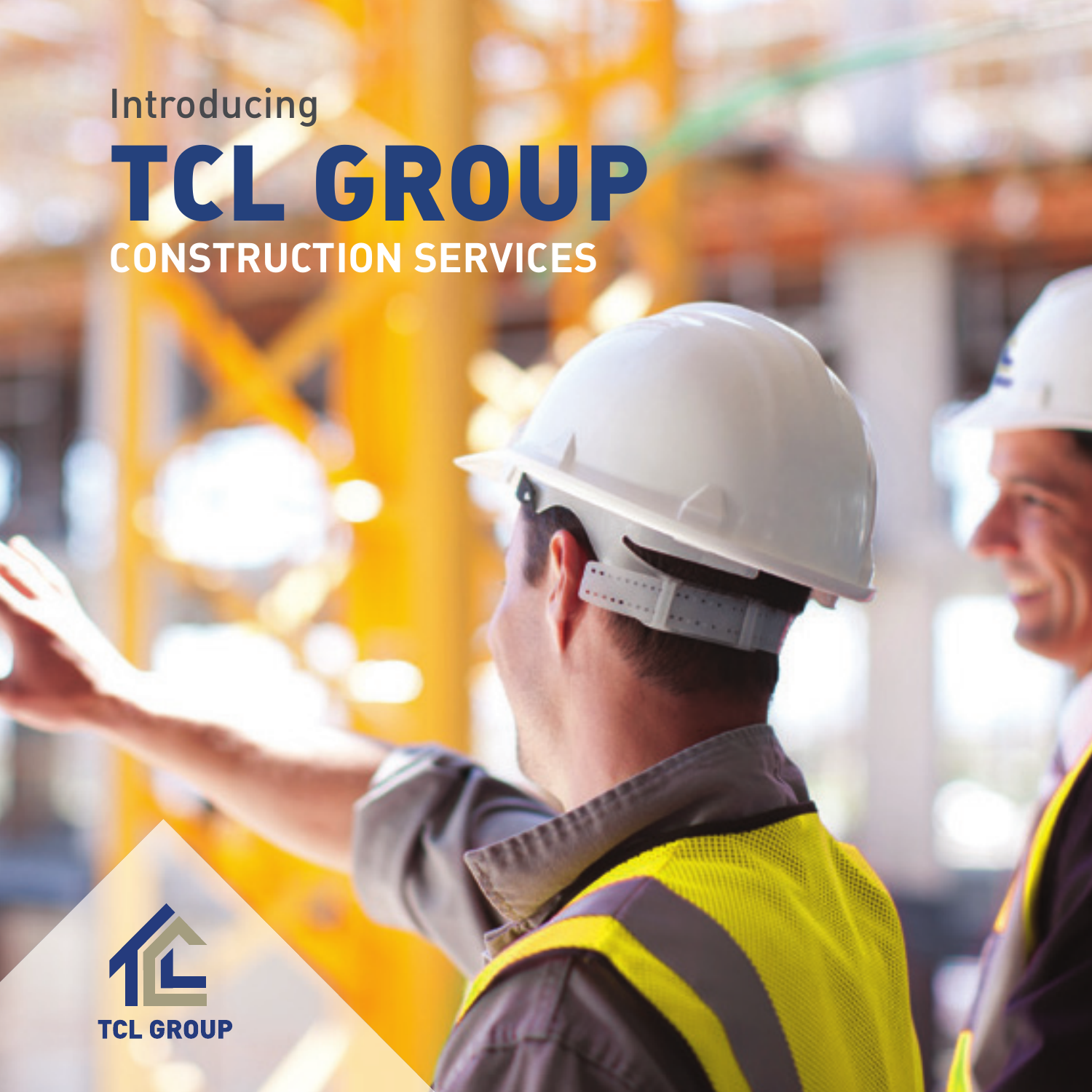## **Who we are**

- Established in 1985
- Located in London and serving the South East
- A traditional builder with traditional values
- In-house direct labour force

**Experience of working within diverse communities**

> **24/7 call centre and resident support service**

TCL is a family run business with values that place our customers and staff at the very heart of everything we do. We adopt the principle of 'putting the handshake' back into building, where openness, integrity and the strong sense of principle are threaded throughout the company's activities.

Our business focus continues to be solely in the delivery of refurbishment and maintenance based projects where we have honed our skills, delivering a range of projects within challenging environments and multi cultural communities.

We put the needs of our customers first for every project and we strive to shape our service based upon their requirements and satisfaction.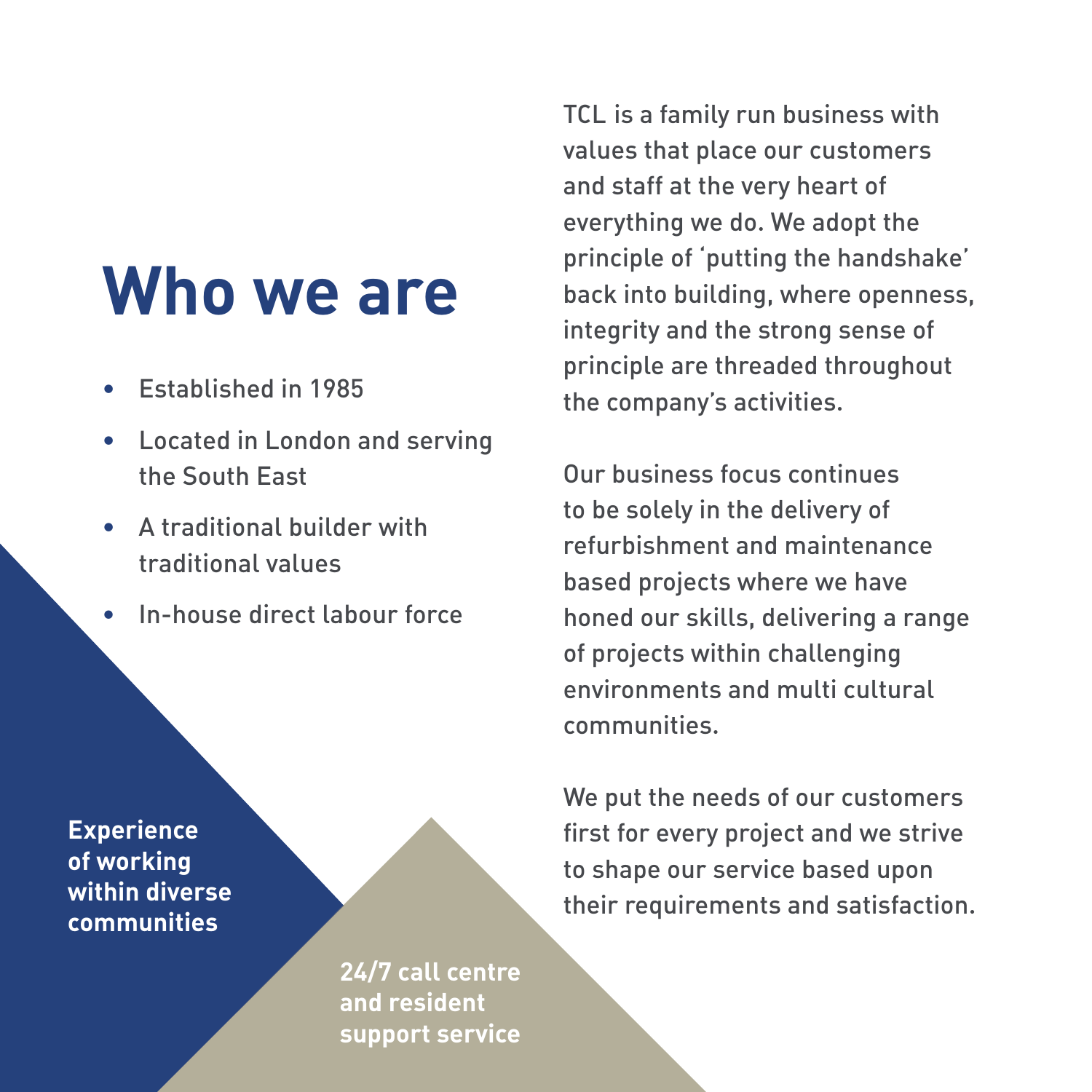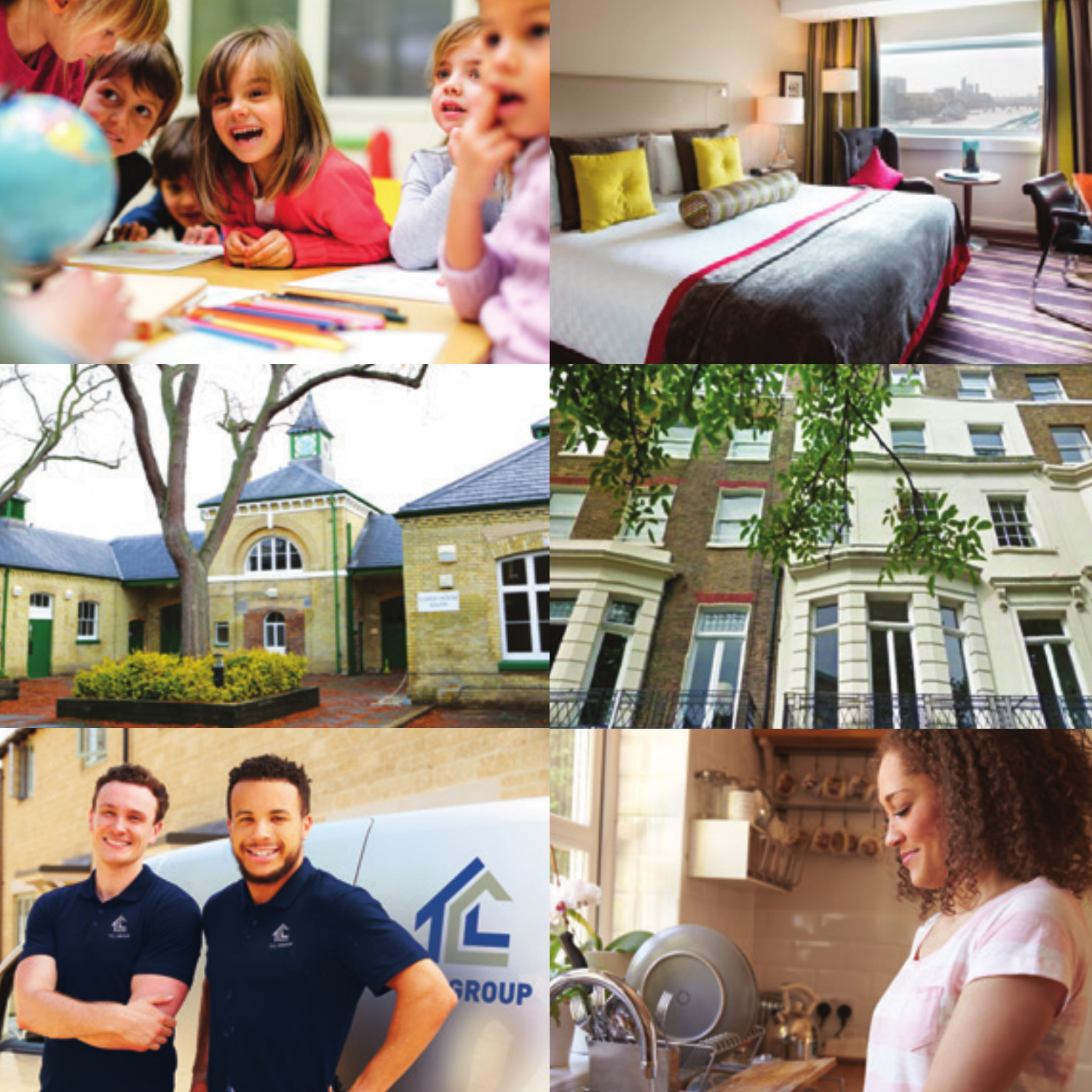#### **Our Accreditations**



ISO 9001 Quality Assurance



ISO 14001 Environmental Assurance



NICEIC (National Inspection Council for Electrical Installation **Contracting** 



GasSafe



Investors in People



CHAS (Contractors Health & Safety Assessment Scheme)



British Safety Council





Constructionline



Exor



CIPS (Chartered **ICIPS** Institute of Procurement and Supply)



Painting and Decorating Association

### **Working with our Customers and Communities**

As an organisation TCL's commitment to providing long-term valued community benefits goes beyond providing excellent products and services. For us it's more than just about ticking boxes. Whether it is the introduction of long-term employment opportunities for local people, sub-contracting opportunities for small businesses or the softer but equally important benefit of engagements with community groups, all of these elements are hard-wired into TCL's social value ethos.

For us it is about creating a legacy of sustainable benefits. Not making it an added or additional value, but making it part of every aspect of our service and delivery.

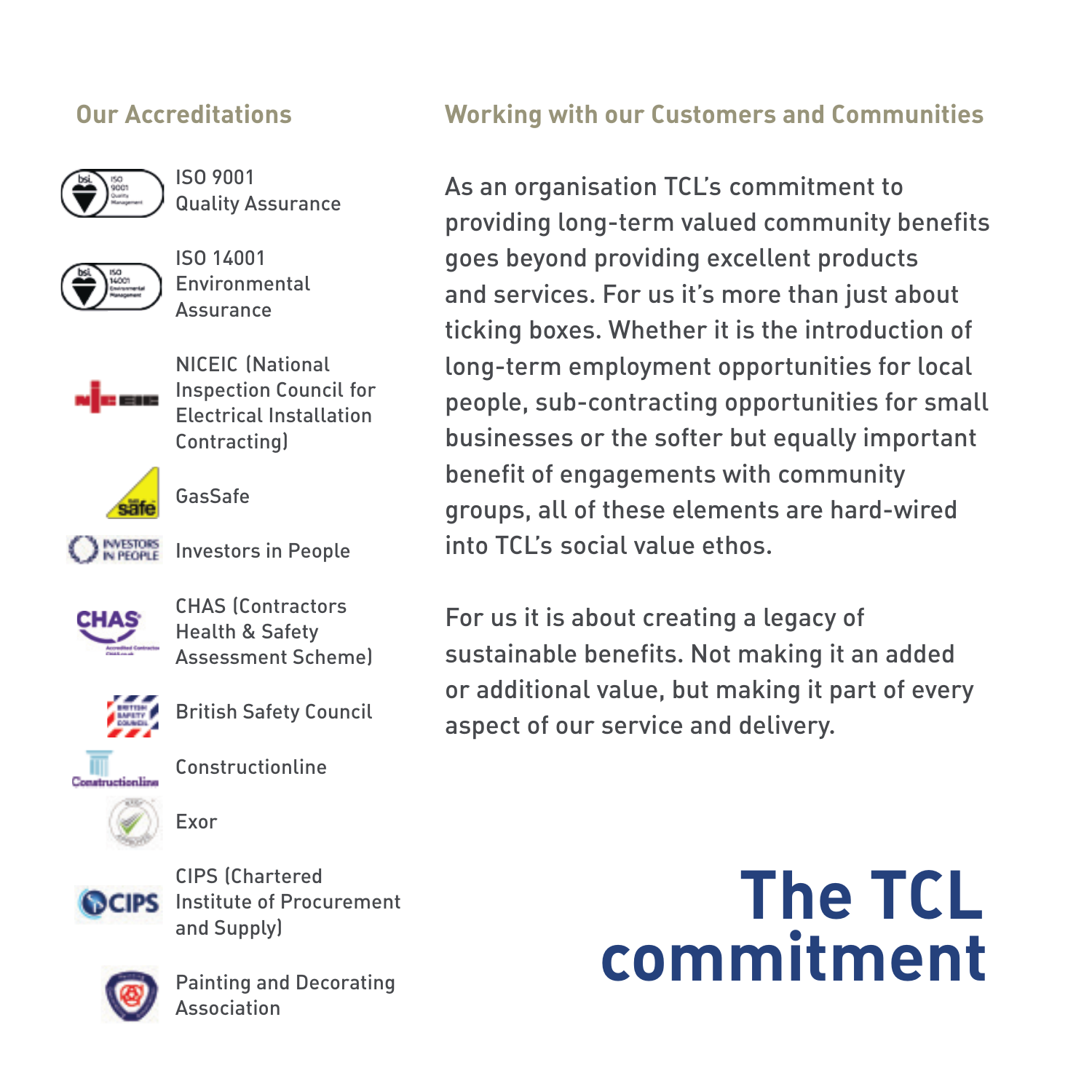## Services Sectors

- **Refurbishment**
- **Planned and Cyclical Works**
- • **Responsive Maintenance**
- **Painting and Decorating**
- **Void Property Works**
- • **Heritage Works**
- **Fire Safety Works**

**Causeway Asset Management System with full client integration** 

- **Social Housing**
- **Education**
- **Health Care**
- **Public and Commercial**

 **Commitment to community based employment and training opportunities**